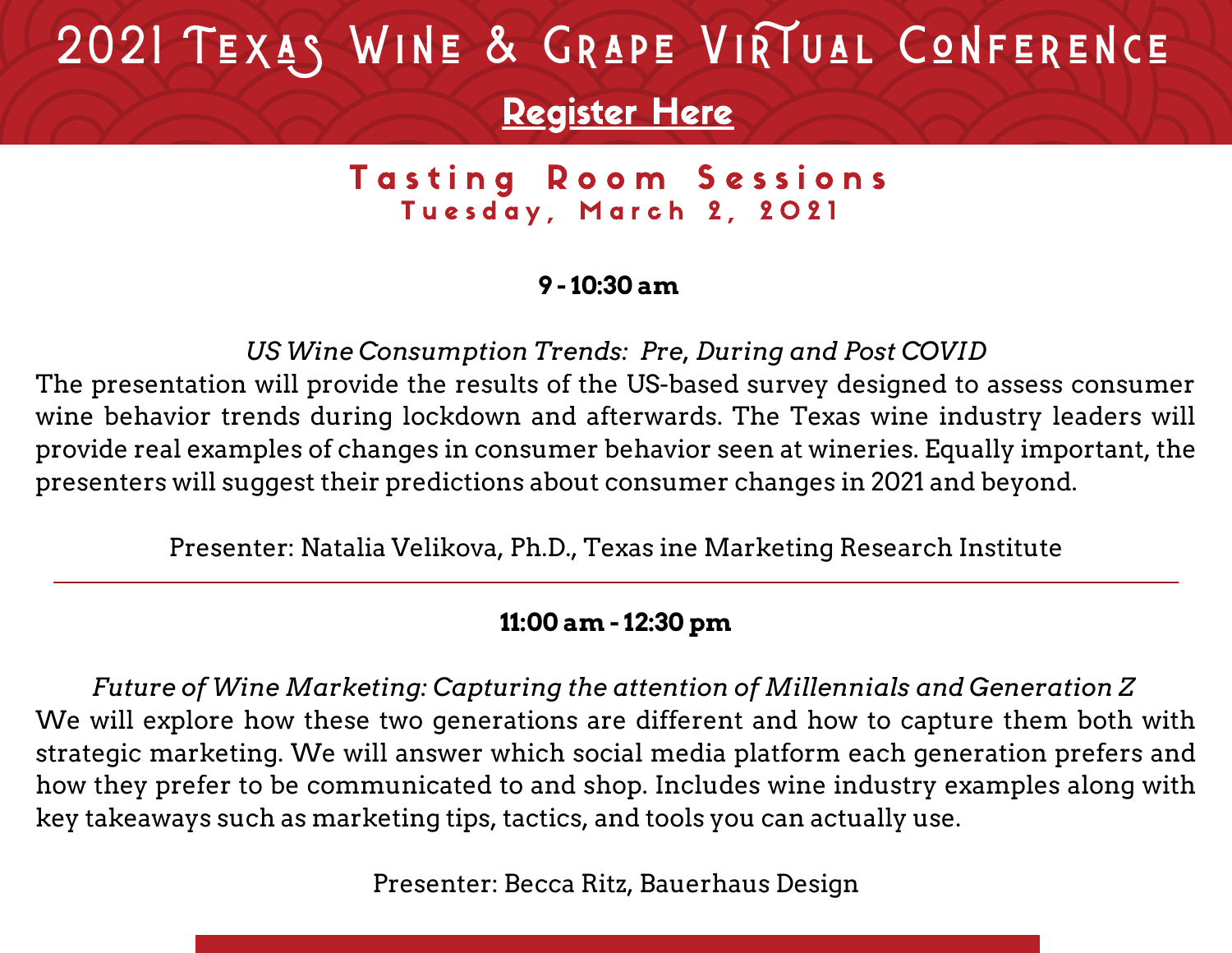# 2021 TEXAS WINE & GRAPE VIRTUAL CONFERENCE [Register](https://twgga.memberclicks.net/2021virtualforum#/) Here

## Tasting Room Management Sessions Tuesday March 2, 2021

### **1 – 2:30 pm**

 *Best Practices for Virtual Tastings and Wine Clubs - vis-a-vis COVID* A panel discussion with Texas wineries who pivoted quickly and expertly when their Tasting Rooms were shut down only to be able to reopen with limited capacity under new food and beverage rules. Hear how these Tasting Room owners and managers engaged in a 'new normal' to keep their brands front and center, their customers engaged, and their bottom line healthy.

Panelists:

Rebecca Nelson, Becker Vineyards / Ron Yates, Spicewood Vineyards / Eduar Lamprea, Lost Oak Winery / Susan Johnson, Texas Heritage Vineyards / Bob Landon, Landon Winery

> Moderator Carl W Hudson, Ph.D., C.S.W., 4.0 Cellars